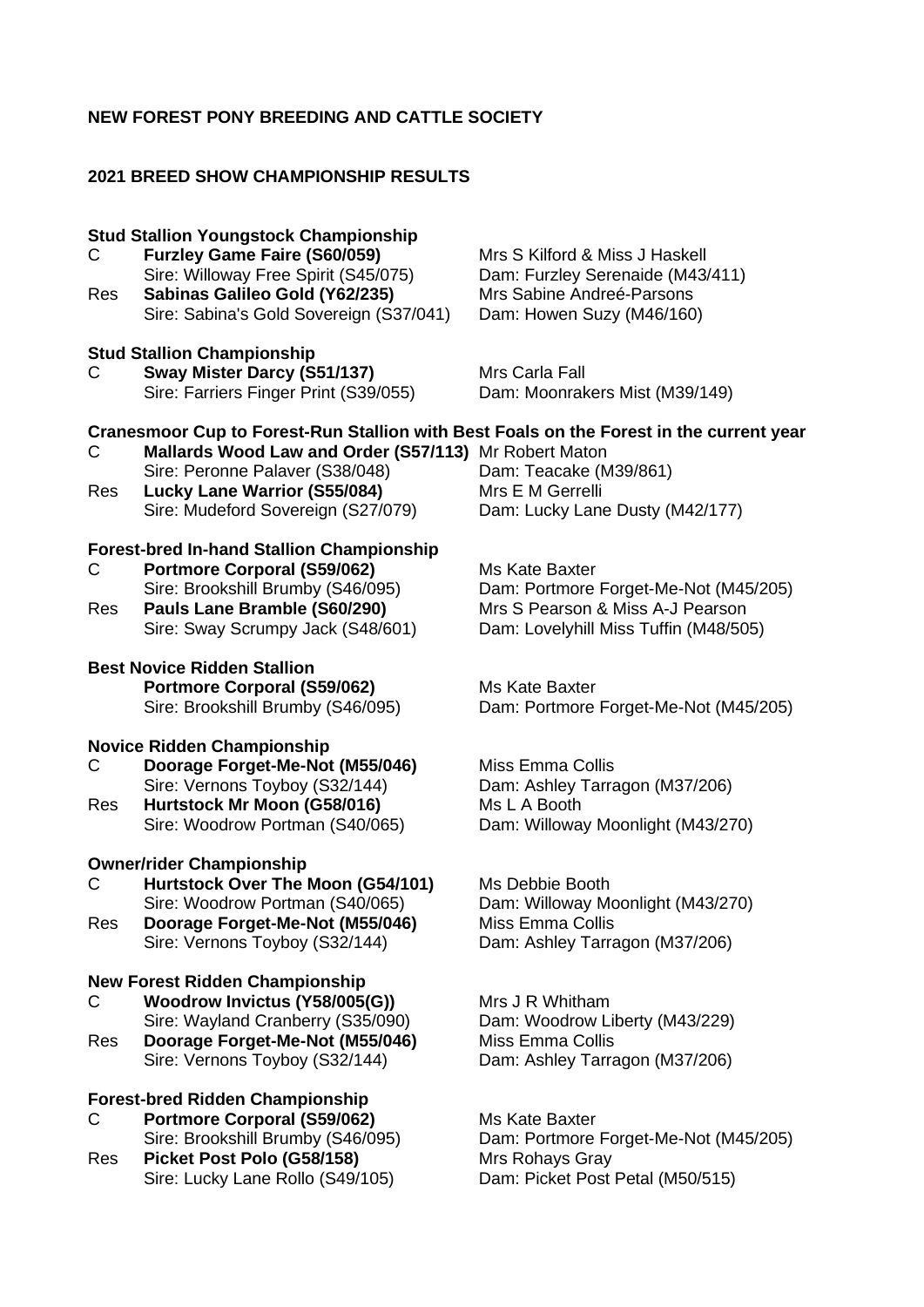# **Working Hunter Pony Championship**

- C **Furzley Colonnaide (G51/011)** Mr Paul Davis Sire: Luckington Sportaide (S28/047) Dam: Sophia (M31/339)
- Res **Farriers Firefly (G54/238)** Miss C Dorton Sire: Farriers Finger Print (S39/055) Dam: Farriers Firelight (M37/126)

# **Gelding Youngstock Championship**

- C **Woodrow The Warrior (G62/019)** Mrs J R Whitham
- Res **Furzley Faire Way (G61/057)** Mrs Sandra Kilford Sire: Furzley To Be Faire (S56/063) Dam: Ashley Elegant (M48/124)

### **Gelding Championship**

- C **Woodrow The Warrior (G62/019)** Mrs J R Whitham
- Res **Furzley Faire Way (G61/057)** Mrs Sandra Kilford Sire: Furzley To Be Faire (S56/063) Dam: Ashley Elegant (M48/124)

# **Filly Championship**

- C **Bedeslea Goodyera (M60/036)** Mr Malcolm Fry
- Res **Mallards Wood Imagination (M61/202)** Mr Robert Maton

### **133 cm Championship**

- C **Haywards Loyal William (G53/112)** Miss Gemma Hobbs
- 

### **Foal Championship**

- C **Wayland Mayberry (M63/010)** Mrs Mary E Bryant Sire: Farriers Tom Foolery (S57/110)
- Res **Haywards Valerio (Y63/110)** Mr P & Mrs A Pidgley Sire: Haywards Larks Legend (S53/110) Dam: Glenbeech Crystal (M46/417)

### **Mare Championship**

C **Pilleybailey Fascination (M54/037)** Mr Daniel A Drodge Sire: Applewitch Pure Magic (S34/105) Dam: Flight of Fancy II (M46/062) Res **Hollybrooke Melitta (M51/144)** Mr John Adams

Sire: Burley Branston (S35/164) Dam: Coffee Crunch (M40/124)

# **Beaulieu Road Sales Championship**

- C **Portmore Corporal (S59/062)** Ms Kate Baxter
- Res **Byfleet Loganberry (G59/094)** Ms Jenni Cavanna Sire: Cameron Luck of The Irish (S56/070) Dam: Moorbridge Loganberry (M47/199)

# **Gaza Cup - Best Youngstock Owned By A Young Common**

- C Pilleybailey Pure Fancy (M60/120) Sire: Applewitch Pure Magic (S34/105) Dam: Flight of Fancy II (M46/062)
- Res **Wickwood Destiny (M62/113)** Miss Faith Shore

# **Youngstock Championship**

C **Bedeslea Goodyera (M60/036)** Mr Malcolm Fry

Sire: Farriers Finger Print (S39/055) Dam: Woodrow Delight's Double (M40/273)

Sire: Farriers Finger Print (S39/055) Dam: Woodrow Delight's Double (M40/273)

Sire: Fijal Jupiter (S46/303) Dam: Bedeslea Gessamine (M47/543) Sire: Burley Fiction (S58/003) Dam: Mallards Wood Goddess (M43/428)

Sire: Long Copse Elton (S39/206) Dam: Anderwood Evesdrop (M46/678) Res **Highfox Faith (M51/217)** Mrs Diane & Miss Philippa Hadwen Sire: Samsons Spy (G45/120) Dam: Rainy Day Girl (M35/519)

Sire: Brookshill Brumby (S46/095) Dam: Portmore Forget-Me-Not (M45/205)

Sire: Long Copse Elton (S39/206) Dam: Doorage Star Light (M51/142)

Sire: Fijal Jupiter (S46/303) Dam: Bedeslea Gessamine (M47/543)